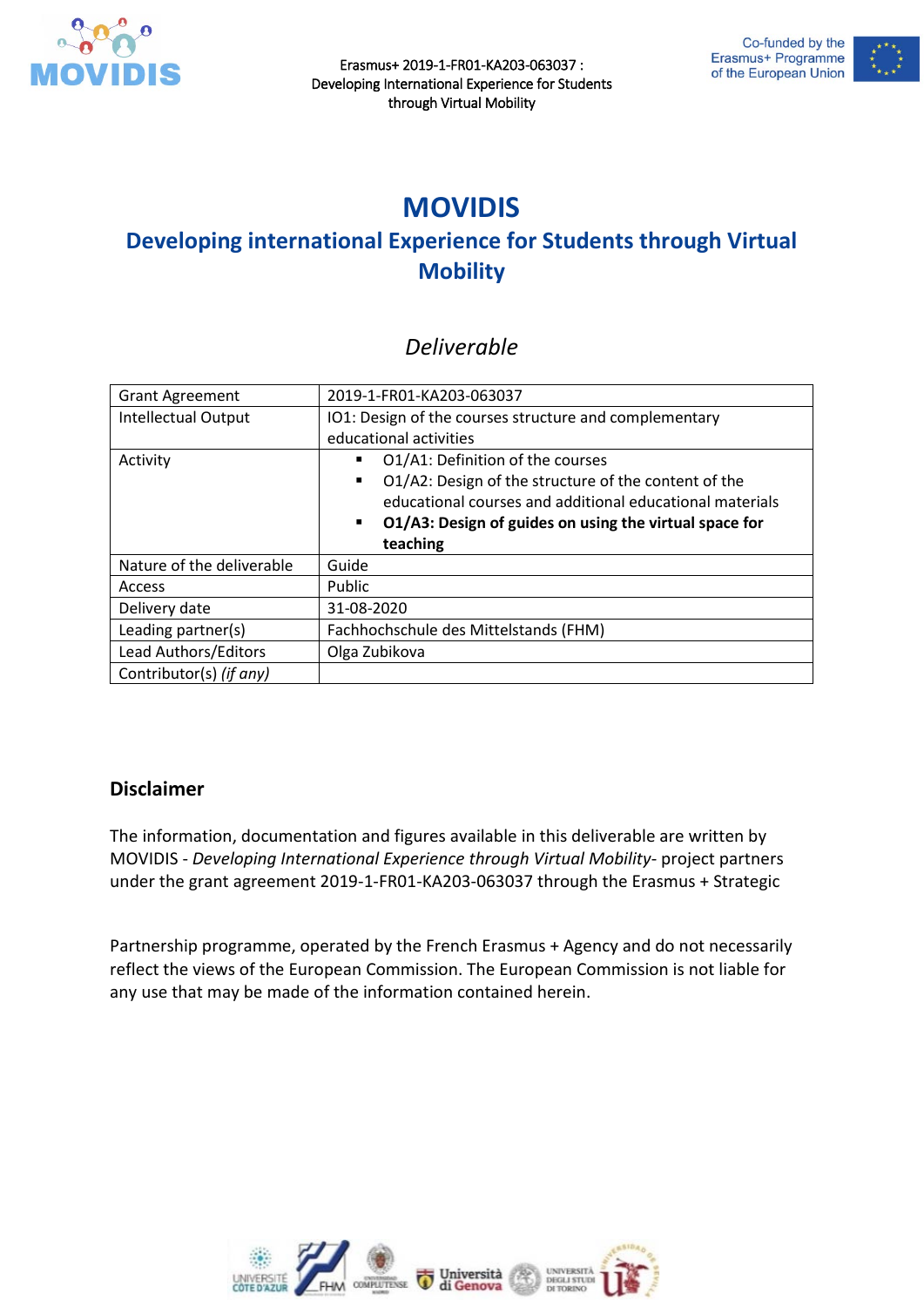



#### **Developing International Experience for Students through Virtual Mobility (MOVIDIS)**

# **Guide for teachers on using Moodle for Virtual Mobility courses**



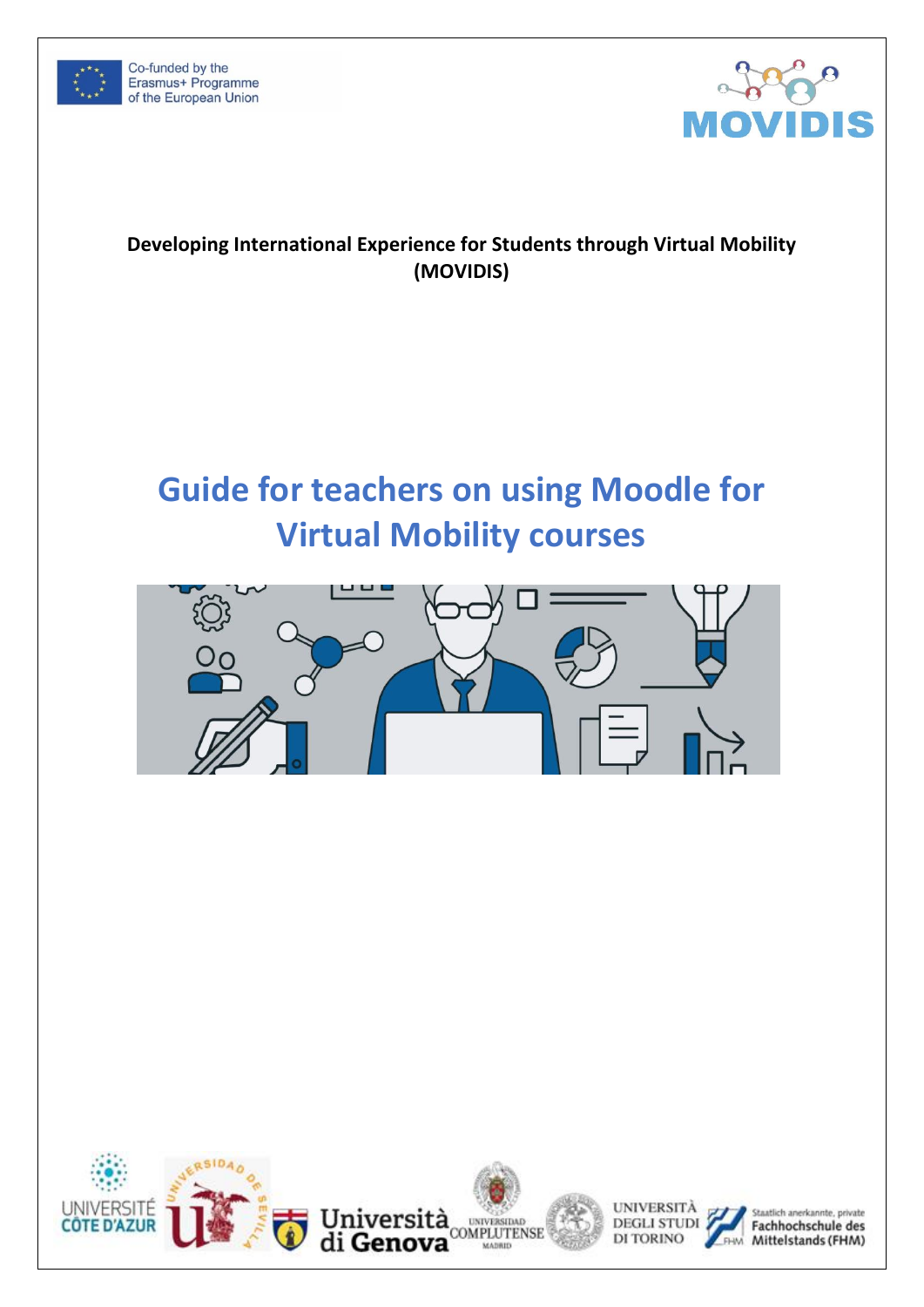## **Table of contents**

|                | <b>INTRODUCTION</b>                                         |                |
|----------------|-------------------------------------------------------------|----------------|
| 1.             | <b>HOW TO START?</b>                                        | 4              |
|                | 1.1. FINDING YOUR WAY AROUND MOODLE                         | 4              |
|                | 1.2. HOW TO LAYOUT YOUR COURSE ON MOODLE                    | 5              |
|                | 1.3. HOW TO UPLOAD FILES ON MOODLE                          | 5              |
|                | 1.4. HOW TO ENROL LEARNERS TO THE COURSE                    | 6              |
| 2.             | <b>CREATION OF INDIVIDUAL LEARNING ACTIVITIES ON MOODLE</b> | $\overline{7}$ |
|                | 2.1. LESSON ACTIVITY - ADAPTIVE LEARNING                    | $\overline{7}$ |
|                | <b>2.2. ASSIGNMENT ACTIVITY</b>                             | 8              |
| 3.             | <b>CREATION OF COLLABORATIVE LEARNING TASKS ON MOODLE</b>   | 9              |
| 3.1.           | <b>FORUM ACTIVITY</b>                                       | 9              |
| 3.2.           | <b>GLOSSARY ACTIVITY</b>                                    | 9              |
|                | 3.3. WIKI ACTIVITY                                          | 10             |
|                | <b>3.4. CHAT ACTIVITY</b>                                   | 11             |
| 3.5.           | <b>WORKSHOP ACTIVITY</b>                                    | 11             |
| 4.             | <b>FEEDBACK AND ASSESSMENT ON MOODLE</b>                    | 13             |
| 4.1.           | <b>CHOICE ACTIVITY</b>                                      | 13             |
|                | <b>4.2. FEEDBACK ACTIVITY</b>                               | 13             |
|                | 4.3. QUIZ-AUTOMATIC GRADING                                 | 14             |
| <b>SUMMARY</b> |                                                             | 15             |

![](_page_2_Picture_2.jpeg)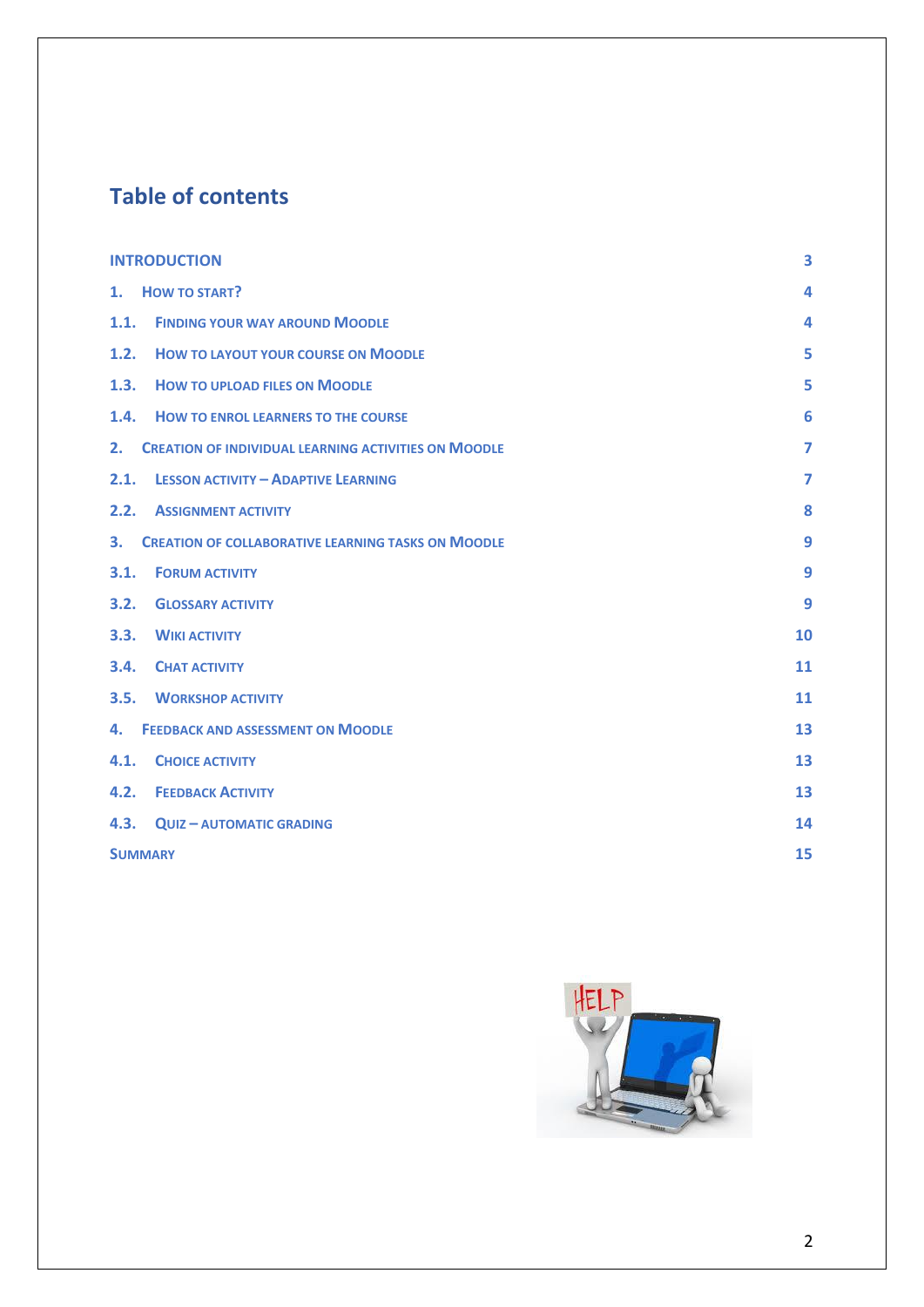![](_page_3_Picture_0.jpeg)

### <span id="page-3-0"></span>**INTRODUCTION**

This Guide targets higher education teaching staff who are supposed to design and deliver Virtual Mobility courses for international students using Learning Management System **Moodle**.

Moodle is a very popular web-based platform for supporting online teaching and learning worldwide. Moodle has a lot of different features facilitating the creation of engaging teaching and learning strategies. In the scope of this Guide it will not be possible, of course, to cover all the tools offered by Moodle. Instead, we picked up a few relevant activities on Moodle that might be used by teachers specifically in the context of Virtual Mobility and that can support them when working remotely with international students. In particular, we will focus on a few options on Moodle that promote individual and collaborative online activities in a classroom, conducting assessment and collecting feedback. You are invited to analyse the suggested activities and to try those which optimally fit your individual pedagogical scenario.

When presenting the corresponding activities on Moodle, we will highlight their pedagogical value rather than technical aspects. It is worthy to mention that the international Moodle Community already created numerous video tutorials showing how to set up and manage any activity on the platform. We will also recommend consulting these tutorials while demonstrating corresponding Moodle activities. It is always good to refer to visualized materials rather than to text descriptions. The most tutorials are provided with English sub-titles allowing a proper understanding of a spoken text. The length of each video tutorial is between  $3 - 6$  minutes so that it is quite comfortable to follow them.

We wish you a lot of fun and success for your Moodle-based Virtual Mobility courses!

Sincerely yours **MOVIDIS team**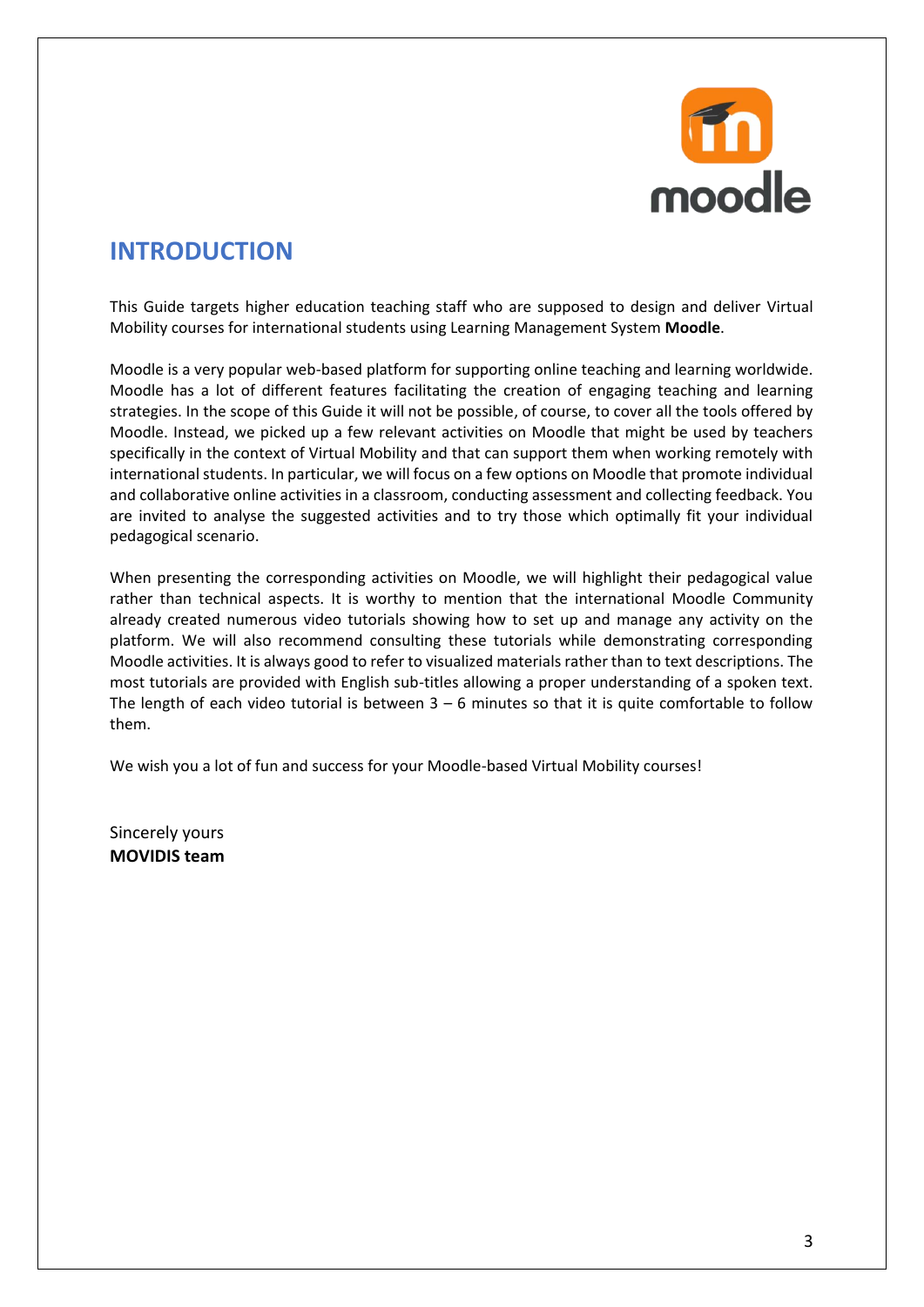## <span id="page-4-0"></span>**1. How to start?**

![](_page_4_Picture_1.jpeg)

The most of you have probably a few experiences with Moodle or similar LMS. Thus, we will quickly recap the most relevant things (let's say, basics) you should be able to do to set your course on Moodle.

#### <span id="page-4-1"></span>**1.1. Finding your way around Moodle**

Being employed at your home university as teacher, you surely have got the access to the institutional Moodle and maybe an introduction into how navigate through Moodle. At this stage, it should be stressed that navigation through your Moodle will depend upon:

- **the administrator's settings**: to learn more about this, contact technician staff in charge of Moodle at your university,
- **the theme used**: they usually differentiate between **Classic** and **Boost** themes that allow the user to change the design of a Moodle site,
- **the Moodle version used**: Moodle is being regularly updated. The latest Moodle version is 3.9.1 (as of July 31, 2020). Updated Moodle versions usually offer newer features. Contact technician staff to learn which Moodle version is used at your university.

In the scope of this Guide, we will mostly refer to the **Moodle version 3.8** and to the theme **Boost**.

To get an overview of how your personalized Moodle page might look like, how to customize your Moodle site, and how a course on Moodle is typically structured, we suggest watching this video tutorial (just click on the image):

![](_page_4_Picture_10.jpeg)

[https://www.youtube.com/watch?list=PLxcO\\_MFWQBDfMnwMzFBq0ab9wSPniXEkp&v=cER](https://www.youtube.com/watch?list=PLxcO_MFWQBDfMnwMzFBq0ab9wSPniXEkp&v=cEROJvmM5C8&feature=emb_rel_end) [OJvmM5C8&feature=emb\\_rel\\_end](https://www.youtube.com/watch?list=PLxcO_MFWQBDfMnwMzFBq0ab9wSPniXEkp&v=cEROJvmM5C8&feature=emb_rel_end)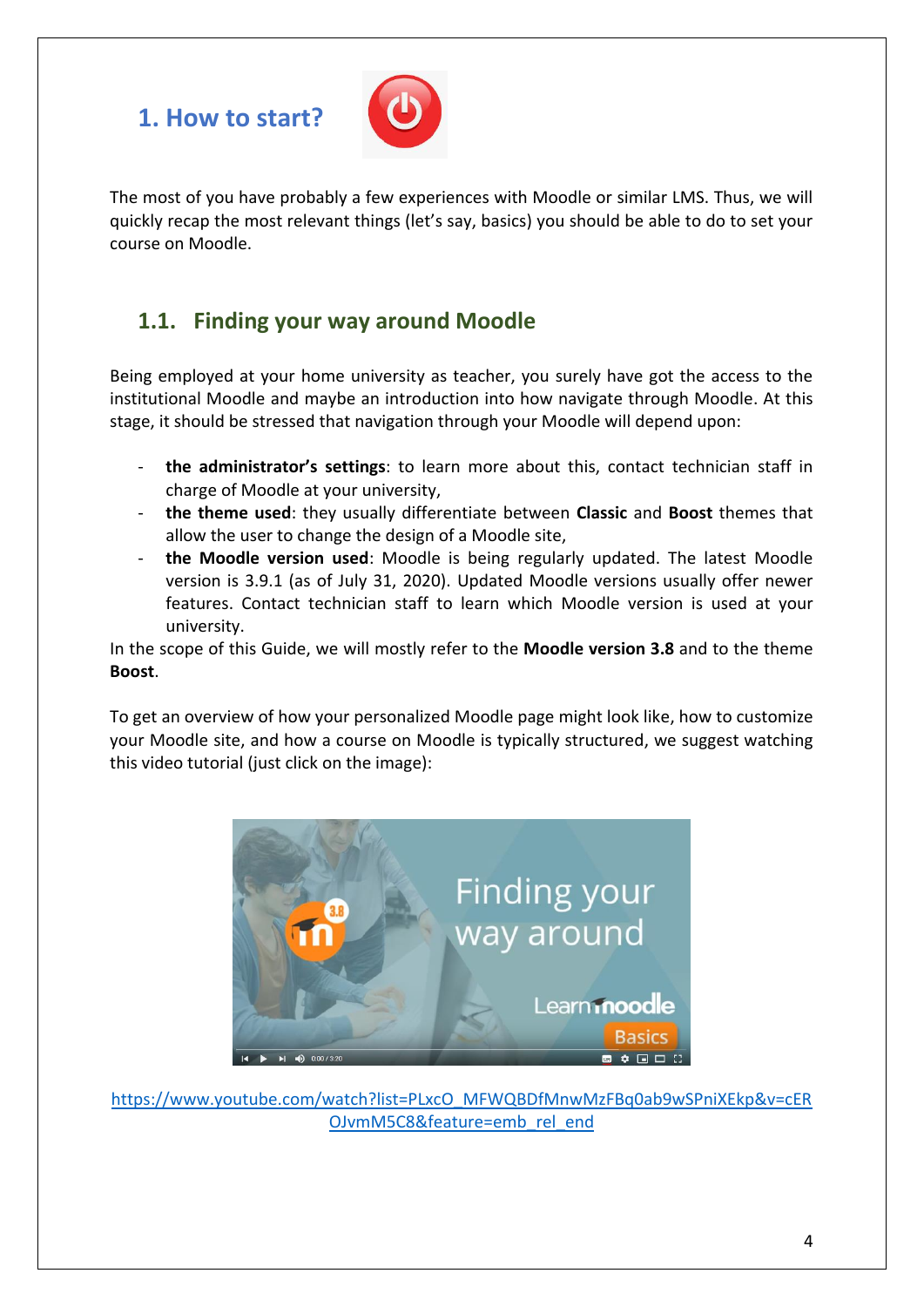#### <span id="page-5-0"></span>**1.2. How to layout your course on Moodle**

When setting up online courses for Virtual Mobility students, they very first attention should be given to how your courses will appear on Moodle to your students resp. how they will see your course. By watching the next video tutorial, you will learn about the options available for setting up the visual appearance of your courses, such as course name, start and end date of the course, course description, course image, course format and many other interesting options.

![](_page_5_Picture_2.jpeg)

[https://www.youtube.com/watch?v=gw0R\\_j803cI&feature=emb\\_rel\\_end](https://www.youtube.com/watch?v=gw0R_j803cI&feature=emb_rel_end)

Of course, it is up to you, which options you will make use of. When making layout of your course, think of your target audience - international students – for whom you are designing the course. It is very important to layout a course in a way that facilitates an easy and friendly navigation through it.

#### <span id="page-5-1"></span>**1.3. How to upload files on Moodle**

When creating your course, you will have to produce different learning materials and to make them available on Moodle for your students.

The most typical files are word-processed documents or slideshow presentations. Basically, these materials can be displayed on the Moodle page either as individual documents or bundled together inside folders. One teacher might, for example, want to share a single document in pdf format. Another might have a folder for students to download. By watching the next video, you will learn how to upload your files using the Moodle option **"Add an activity or resource".**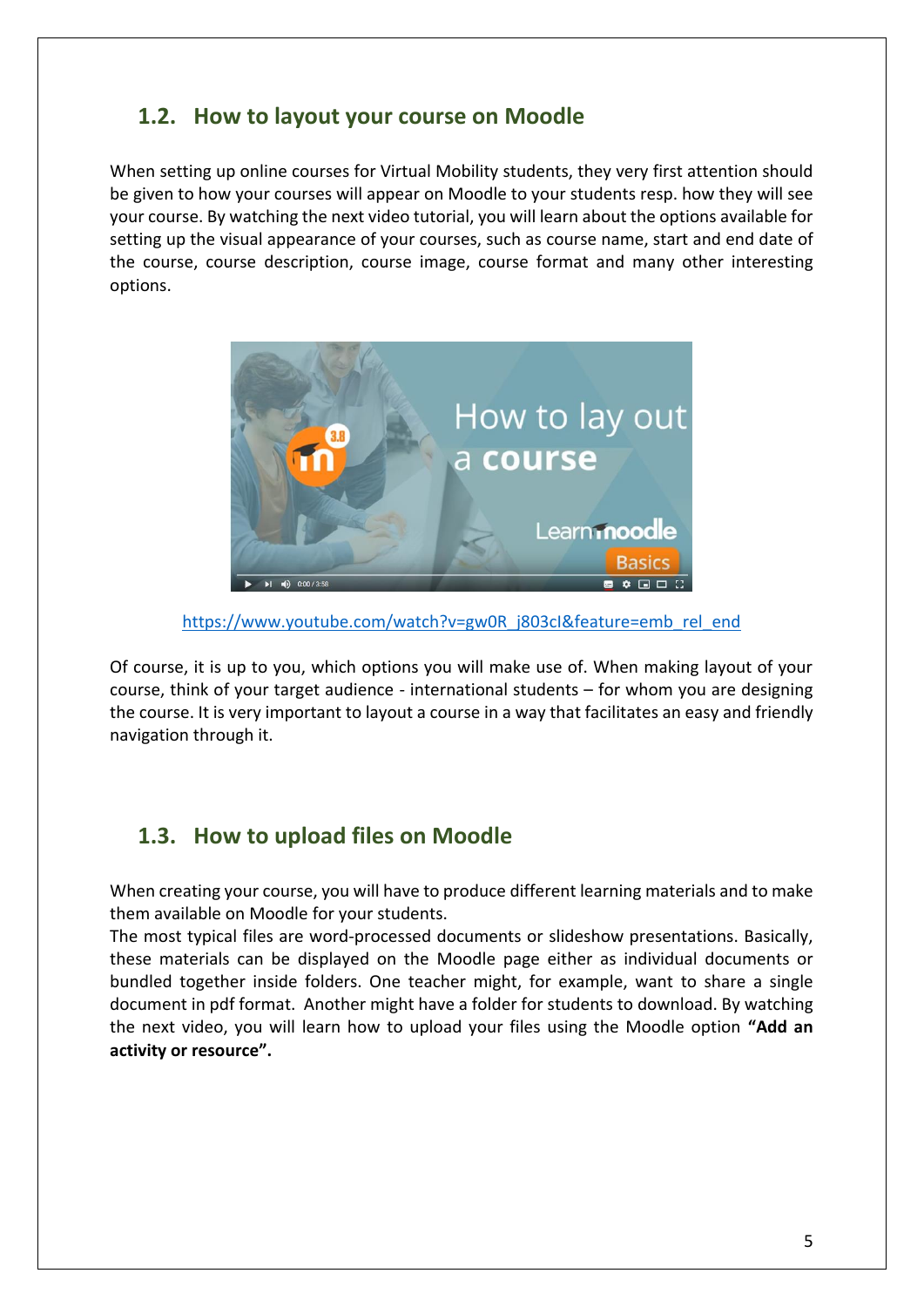![](_page_6_Picture_0.jpeg)

<https://www.youtube.com/watch?v=4R8IdBQmXSg>

#### <span id="page-6-0"></span>**1.4. How to enrol learners to the course**

The last basic function of Moodle you should be able to master and which we show here, is how to add your learners to your course. It is to differentiate between learners registered on Moodle, and learners enrolled in any course. In the first step, students will be registered on Moodle in line with institutional policies. In the second step, they should be enrolled to a course they are registered for.

There are many ways to enrol students to a course, for example, Moodle administrator can do it for your or students can enrol themselves into a course. By watching the video below, you will learn how you can **manually add students to your course.**

![](_page_6_Picture_5.jpeg)

<https://www.youtube.com/watch?v=qZrjEjN3U2o>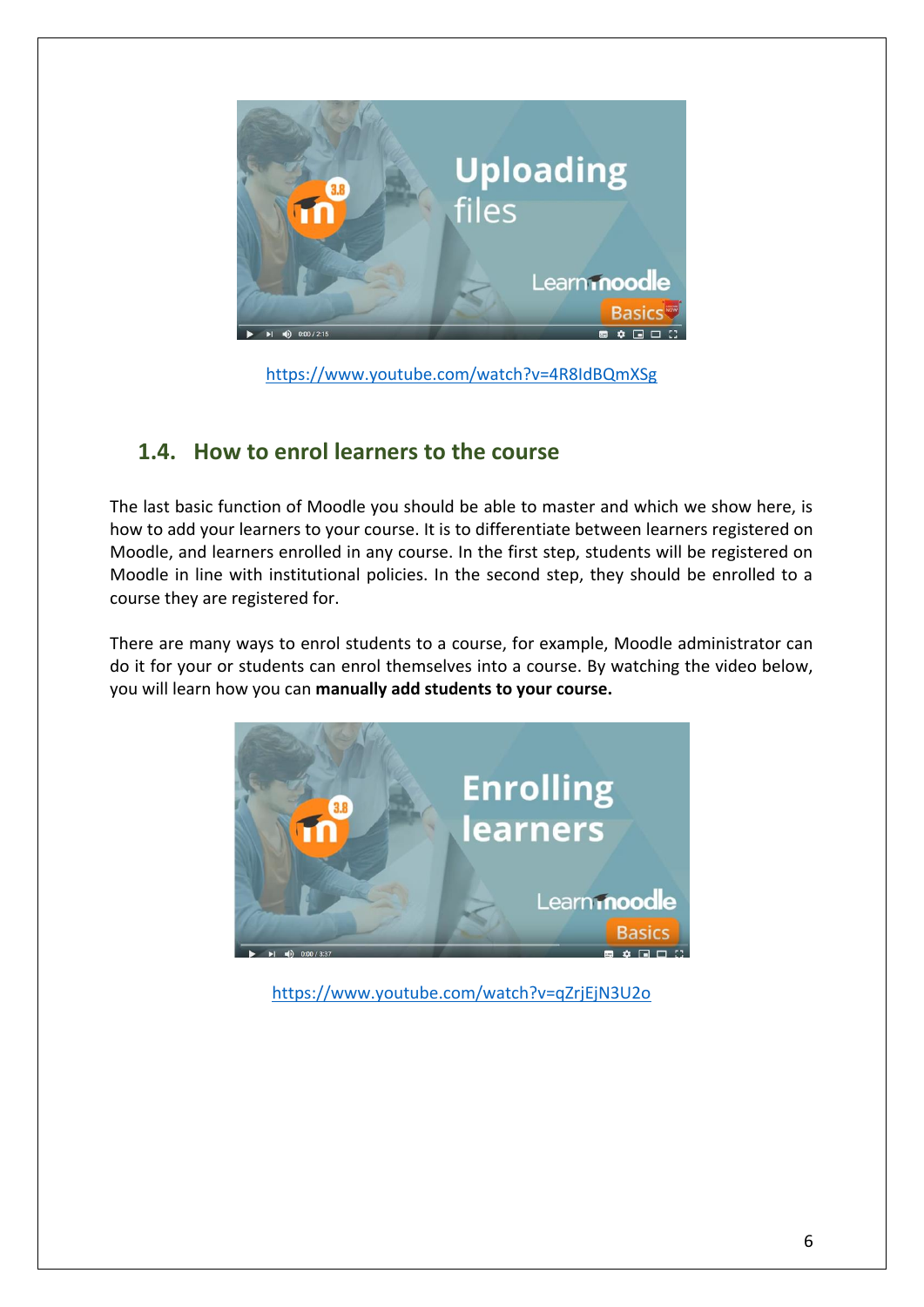![](_page_7_Picture_0.jpeg)

## <span id="page-7-0"></span>**2. Creation of individual learning activities on Moodle**

Moodle offers numerous options for creating engaging learning tasks for students that can promote both individual and collaborative learning. Within this chapter, we will present a few opportunities of Moodle that can be used by teachers in order to support individual learning of Virtual Mobility students.

#### <span id="page-7-1"></span>**2.1. Lesson activity – Adaptive Learning**

A relevant Moodle's tool for designing interactive learning contents is **Lesson activity**. The main feature of Lesson activity is its **adaptive ability**. This means, each answer provided by a student within this activity can be commented by a different response of a teacher (depending on student's response), and then sent to a student to a different page in the lesson. The task of a teacher when planning this activity is therefore to design the content and questions in a way so that no further action is required by a teacher.

Moodle's lesson activity might be perfectly used for decision-making exercises, simulations, autonomous revision, and subject practice. Students can choose their own path through the contents. In this way, Lesson activity greatly supports individual learning.

Watch the video tutorial below and learn how to design Lesson activity:

![](_page_7_Picture_7.jpeg)

<https://www.youtube.com/watch?v=PEPGNaXZNSI>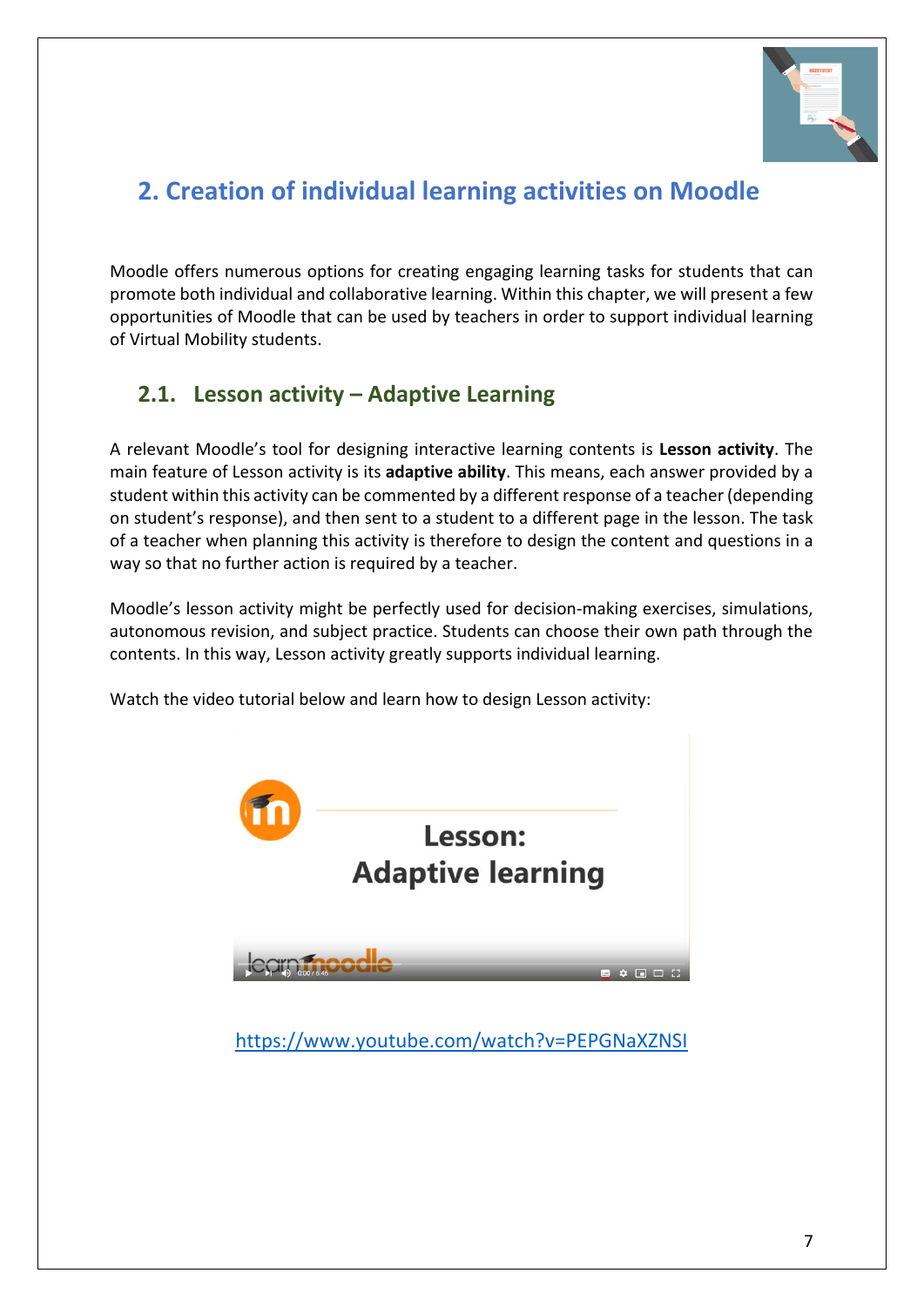## <span id="page-8-0"></span>**2.2. Assignment activity**

With the Moodle option Assignment, a teacher can create and communicate an online task to students, collect their works and provide feedback and grades. The task can be submitted by students, for example, as Word files, audio or video clips.

Teacher can provide different feedback on student's assignments, such as leaving comments, uploading marked-up files. Grading may be by percentages or custom scales. Assignment can be used for both, individual students and student groups.

Learn how to create Assignments by watching the video tutorial below:

![](_page_8_Picture_4.jpeg)

<https://www.youtube.com/watch?v=txZkB-5nlx8>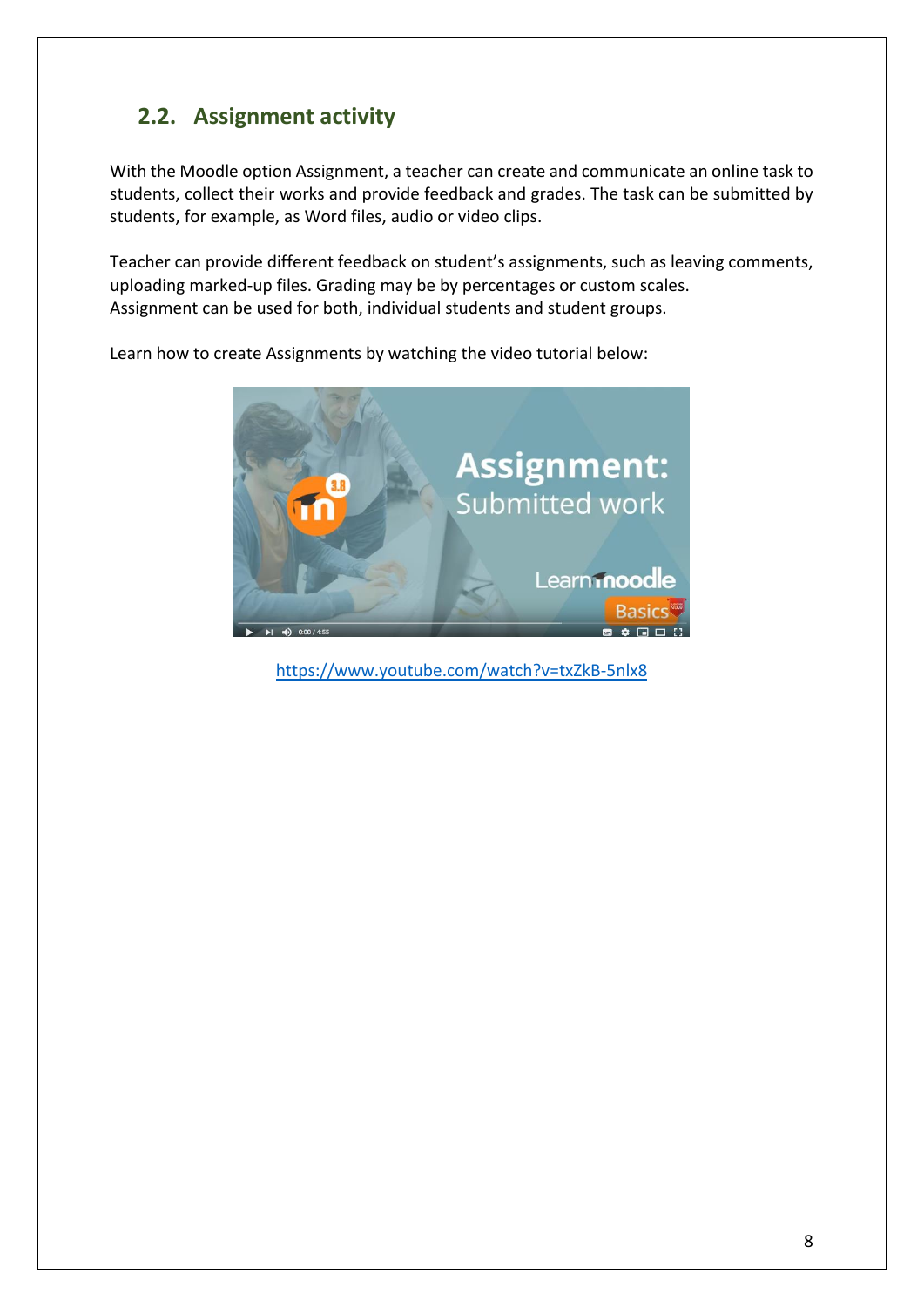![](_page_9_Picture_0.jpeg)

## <span id="page-9-0"></span>**3. Creation of collaborative learning tasks on Moodle**

Collaborative learning plays a significant role in todays' education as it promotes relevant transversal competences of students, such as teamwork, leadership, ownership but also helps achieve specific pedagogical goals. In the scope of this chapter, we will demonstrate a few Moodle features towards designing and delivering collaborative learning scenarios.

#### <span id="page-9-1"></span>**3.1. Forum activity**

If you want to promote collaborative work among your international students, the Forum activity might be a relevant option for you. The forum allows students and teachers to exchange ideas by posting comments on a specified topic in an asynchronous mode. Images and media might be added to forum posts, too.

The Forum can be perfectly used by teachers for **assessment purposes** meaning that teacher can grade forum posts of students. In this way, students' motivation to participate to Forum activities will increase.

Finally, Forum can greatly support **peer learning**: teacher can create a scenario where students get a task to rate posts of each other.

Watch the video tutorial and learn how to set up and manage your Forum activity:

![](_page_9_Picture_8.jpeg)

<https://www.youtube.com/watch?v=aZyVRfbav6g>

#### <span id="page-9-2"></span>**3.2. Glossary activity**

Another tool to promote collaboration among international students is Glossary. The Glossary activity allows students to jointly elaborate and manage a list of definitions on a topic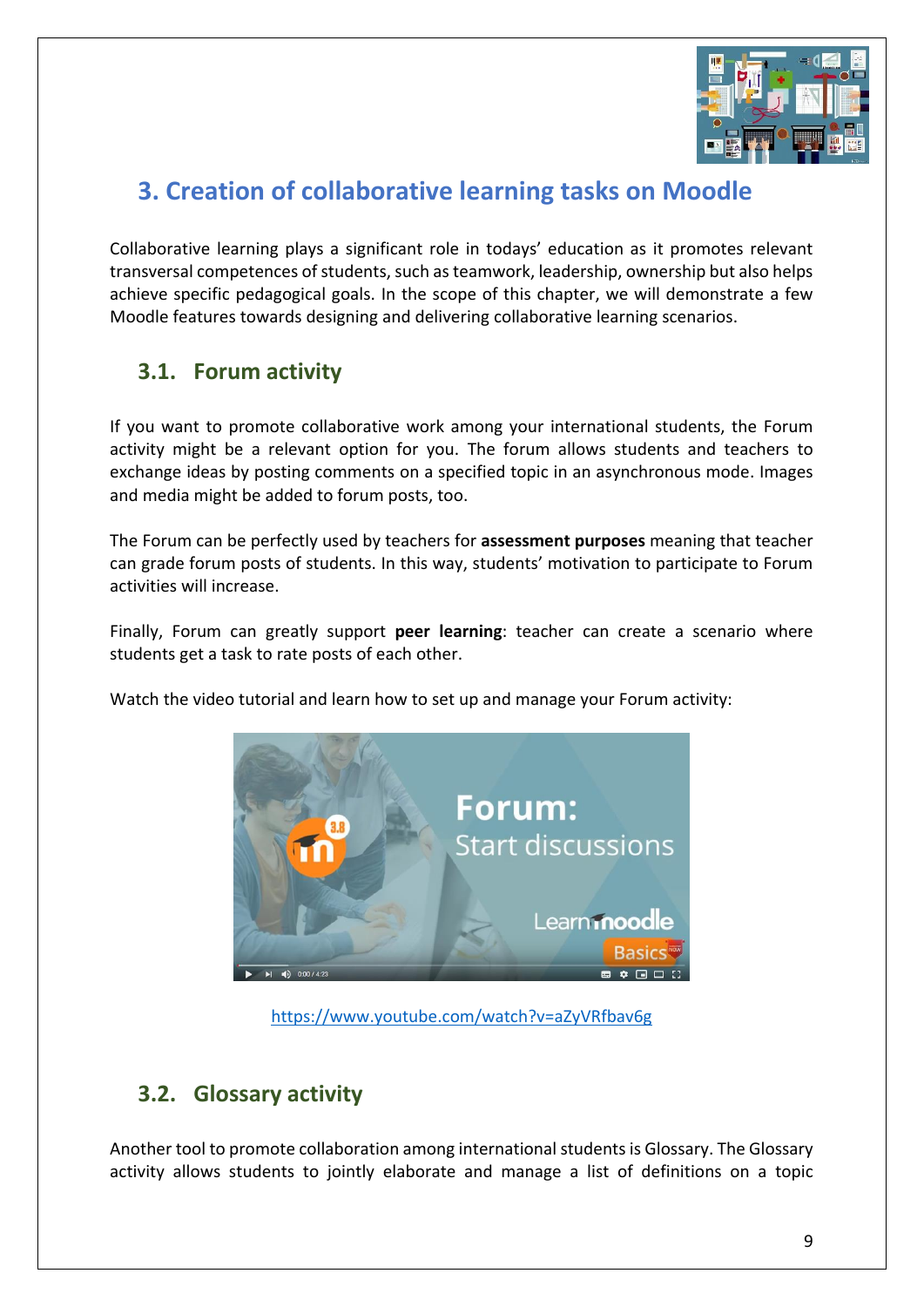suggested by a teacher, like a dictionary. In this way, the knowledge of students will be collaboratively created.

Of course, you can also provide grades on students' entries to the Glossary or let students to rate the entries of each other, like in Forum.

![](_page_10_Picture_2.jpeg)

Learn how to set up a Glossary activity by watching this video tutorial:

<https://www.youtube.com/watch?v=NRwpD6YDNk8>

#### <span id="page-10-0"></span>**3.3. Wiki activity**

The next powerful tool for collaborative work in Moodle is Wiki. The most of us already know Wikipedia source as a collection of collaboratively authored web documents. In principle, a wiki page is a web page on which everyone can work together. Each author can add other pages to the wiki by creating a link to a page that doesn't exist yet.

In Moodle, your students can edit a document together and create a collaborative output, too. You can use Wiki, for instance, for doing a small-scale research project, or writing a collective essay. Or each student can have their own wiki that is visible only to them and their teacher. You can decide, which option fits best your pedagogical scenario.

By watching the video tutorial below, you will learn how to create the Wiki activity on Moodle:

![](_page_10_Picture_9.jpeg)

<https://www.youtube.com/watch?v=dO71VQj0gtY>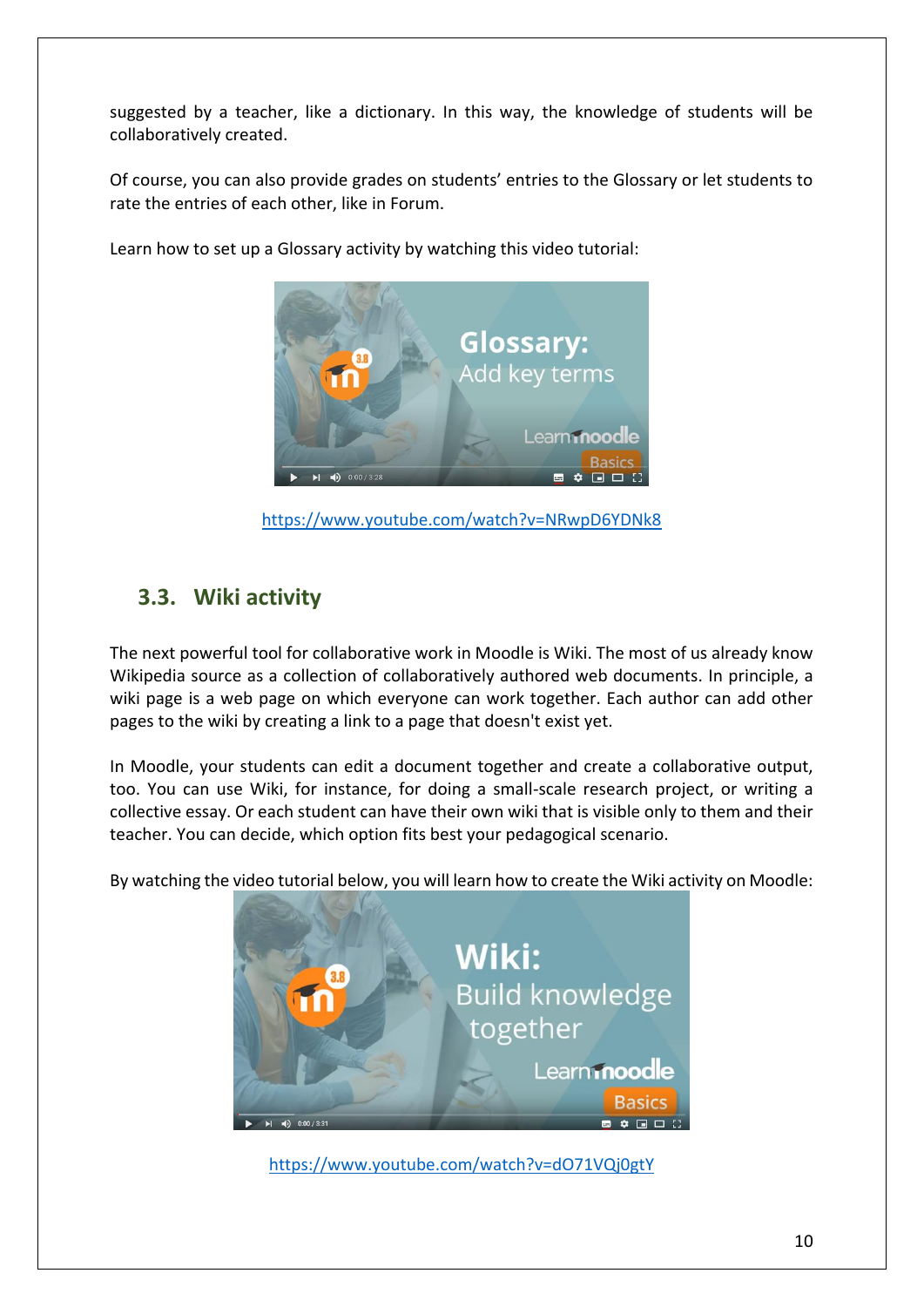### <span id="page-11-0"></span>**3.4. Chat activity**

Whilst the above-mentioned Moodle activities for promoting collaboration (Forum, Glossary, Wiki) fit pedagogical scenarios in asynchronous mode, Chat activity is typically used to support **real-time** communication and discussions out of classroom. Chats might be very useful for Virtual Mobility students who are not able to meet face-to-face but want to exchange about their course experience with classmates and with a teacher, to clarify any specific question, or to catch up with their work. It is a good opportunity for getting together and creating a feeling of a living community.

In a newer Moodle versions, the Chat conversation is not only text-based but can also be muted.

Watch the video tutorial below and learn how to set up the Chat Activity:

![](_page_11_Picture_4.jpeg)

<https://www.youtube.com/watch?v=zmNwz2sbfY4&t=7s>

#### <span id="page-11-1"></span>**3.5. Workshop activity**

The Workshop Activity can be recommended to teachers who wish to organize **collaborative work through peer assessment**. This tool envisages several phases: first, a student receives an assignment from teacher and submits his/her own work. Then a student receives a number of submissions from other students which he/she must assess based on the criteria elaborated by a teacher. A scenario is also possible where teacher lets a student to assess his/her own work.

The grading strategy for the Workshop Activity is typically the following: a student obtains a grade for his/her own submission and a grade for the quality of the demonstrated peer assessment skills.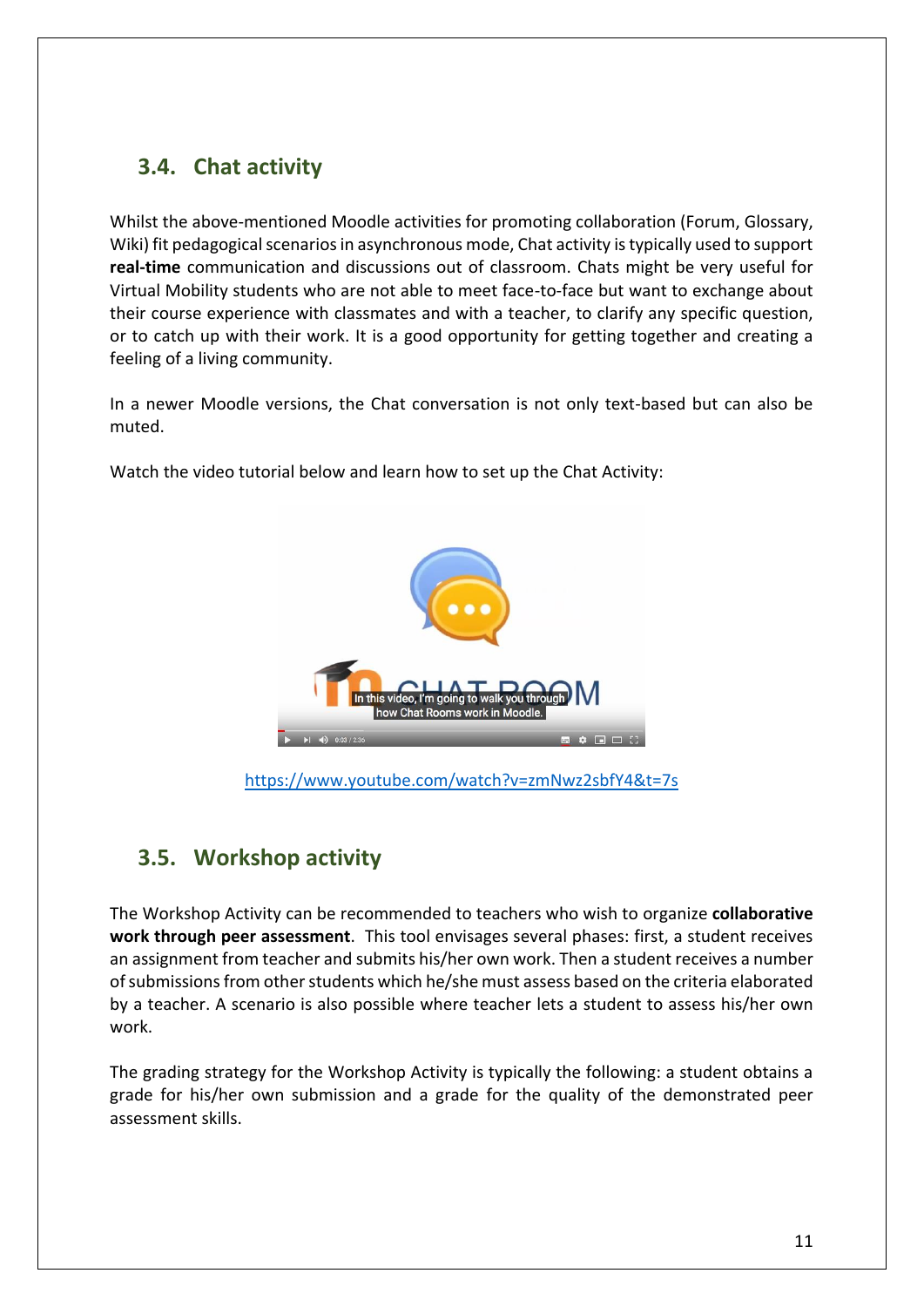Workshop is considered a student-focused activity. However, a teacher plays an important role when realizing Workshop. For instance, teacher can act as a guide by providing example submissions for students to try out prior to assessing their peers. Or at the end of the workshop, a teacher may publish some examples of peer assessment.

We recommend consulting this page for learning more about the Workshop activity: [https://docs.moodle.org/39/en/Using\\_Workshop](https://docs.moodle.org/39/en/Using_Workshop)

In addition, watch the video tutorial below that will help you manage technical settings for your individual Workshop activity:

![](_page_12_Picture_3.jpeg)

<https://www.youtube.com/watch?v=spPxDmPOjyQ&t=1s>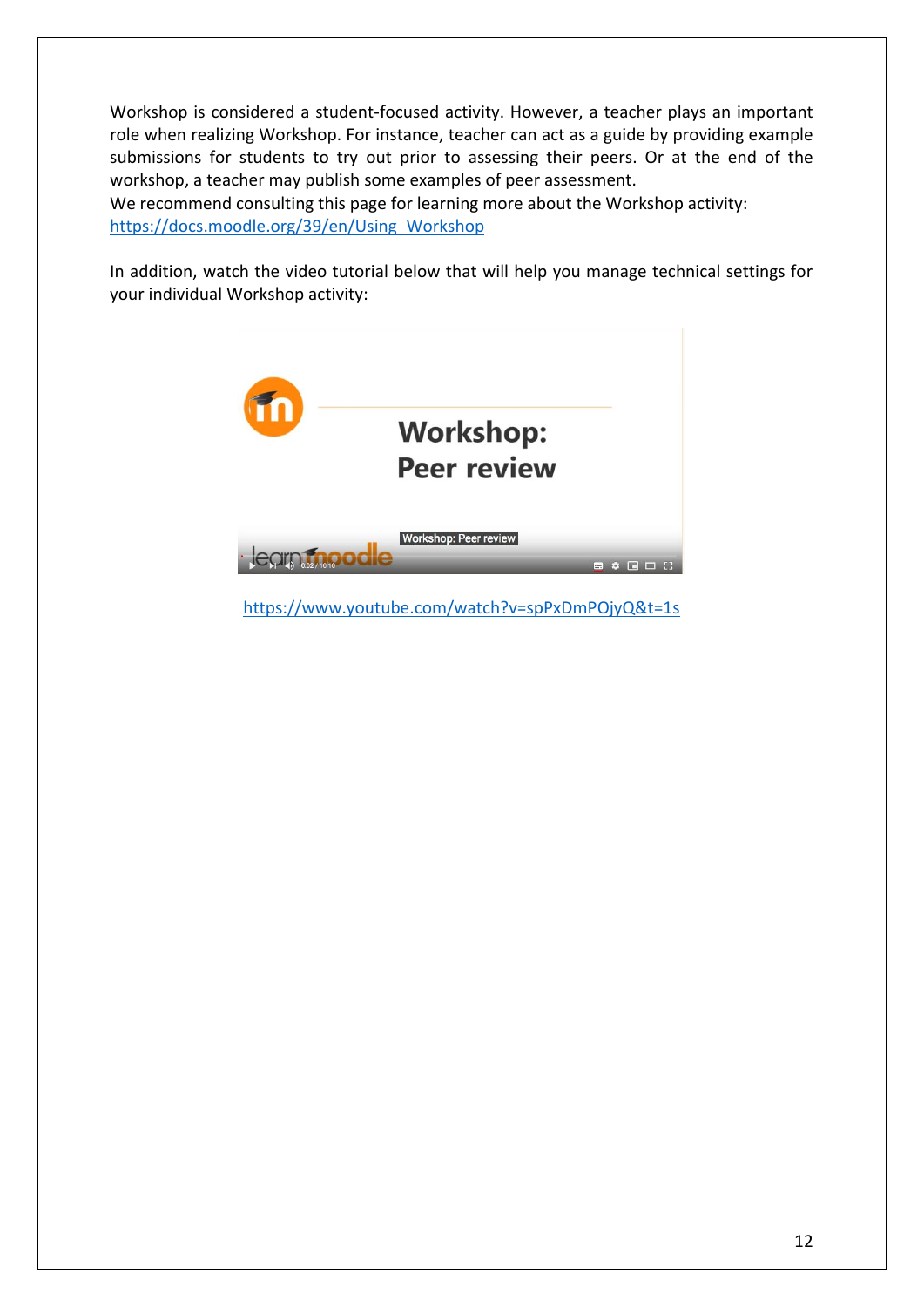## <span id="page-13-0"></span>**4. Feedback and assessment on Moodle**

![](_page_13_Picture_1.jpeg)

Most of you will work remotely with international students for the first time. Therefore, you need to constantly get an overview about students' general performance and perception of classes suggested in order to improve your own teaching strategy and quality of your course. Moodle has a few tools to support you when assessing and getting feedback from students.

#### <span id="page-13-1"></span>**4.1. Choice activity**

Choice activity can be understood as students' voting. Choice might help you to quickly collect students' feedback on any **single question**. For instance, their current understanding of a course topic, or short confirmation on attending a course, or agreement with suggested course conditions. A side-effect is stimulation of students' thinking about a topic.

When collecting students' feedback via the Choice activity, only teacher will see their responses meaning that the feedback is not public. There is an option to update students' responses so that teacher can monitor their understanding and therefore, to adapt teaching strategy accordingly.

By watching the tutorial below, you will learn how to set up the Choice Activity:

![](_page_13_Picture_7.jpeg)

[https://www.youtube.com/watch?v=kHAIe\\_mkiMs](https://www.youtube.com/watch?v=kHAIe_mkiMs)

#### <span id="page-13-2"></span>**4.2. Feedback Activity**

If you want to conduct a course evaluation and get students' responses on, for instance, quality of your teaching and of applied tools, the Feedback Activity might be very helpful. It allows you to generate and conduct surveys. You can create your own questions and thus ask for specific questions you want to get response on.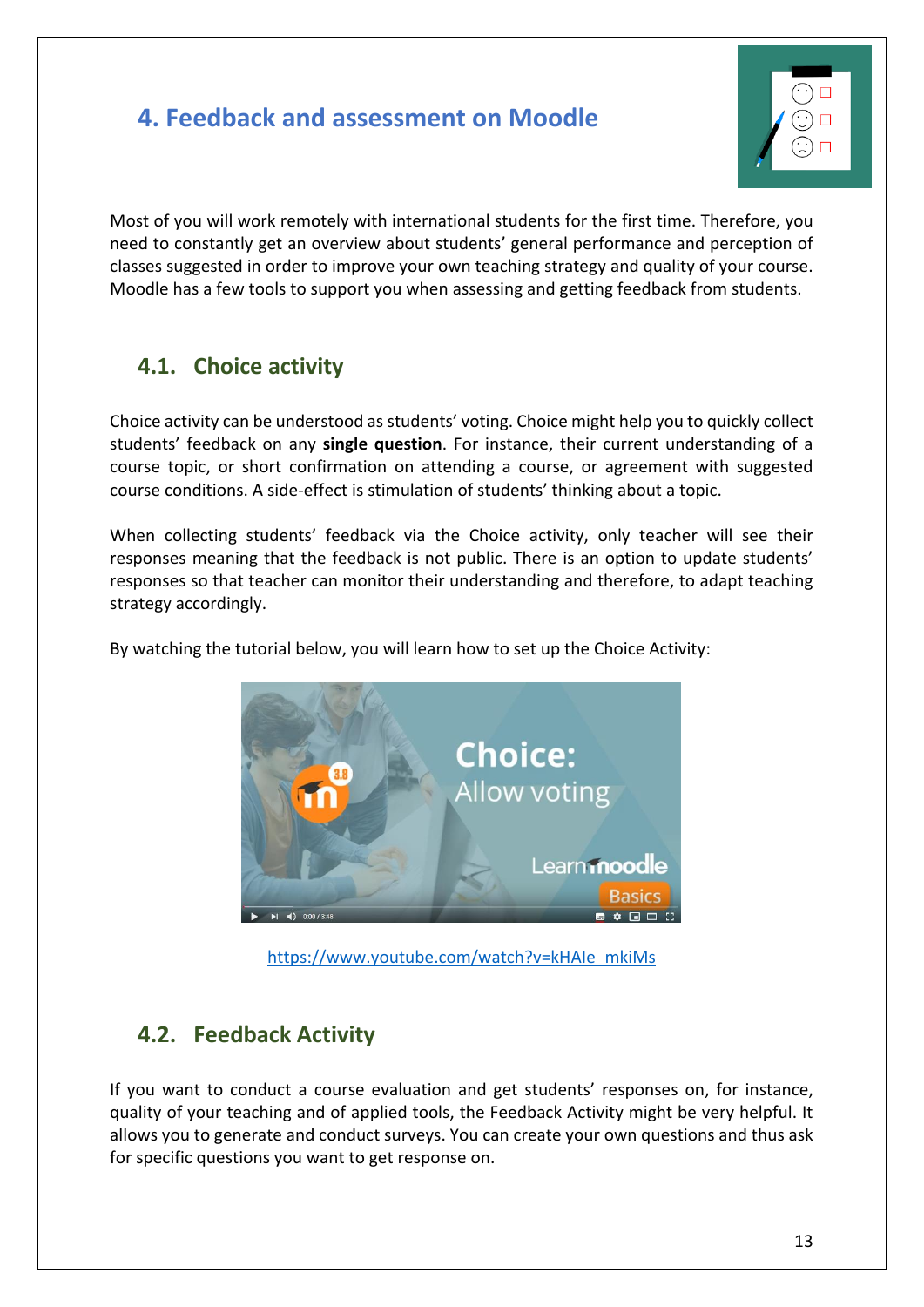Unlike the above-mentioned Choice activity that aims at getting an immediate response on a single topic and serves rather as monitoring tool, Feedback activity enables you to conduct a more detailed and targeted custom survey for **evaluation purposes.**

![](_page_14_Picture_1.jpeg)

Learn more about the Feedback Activity by watching the next video tutorial:

<https://www.youtube.com/watch?v=nXxZW7bCBeU&feature=youtu.be>

#### <span id="page-14-0"></span>**4.3. Quiz – automatic grading**

Quiz is a very popular tool for a brief online assessment. Within asynchronous online studies, Quiz might motivate students to complete exercises and improve learner's performance.

The Quiz activity on Moodle is a very powerful tool that allows teachers to create different types of quizzes and assess learners formatively (during a course) and summatively (upon finishing a course). The typical feature of Quiz is **providing grades** for students' answers. Quizzes can be composed of a large variety of question types, such as multiple choice, truefalse, short answer and drag and drop images and text.

By watching the video tutorial below, you will learn how to design and build your own Quiz on Moodle.

![](_page_14_Picture_8.jpeg)